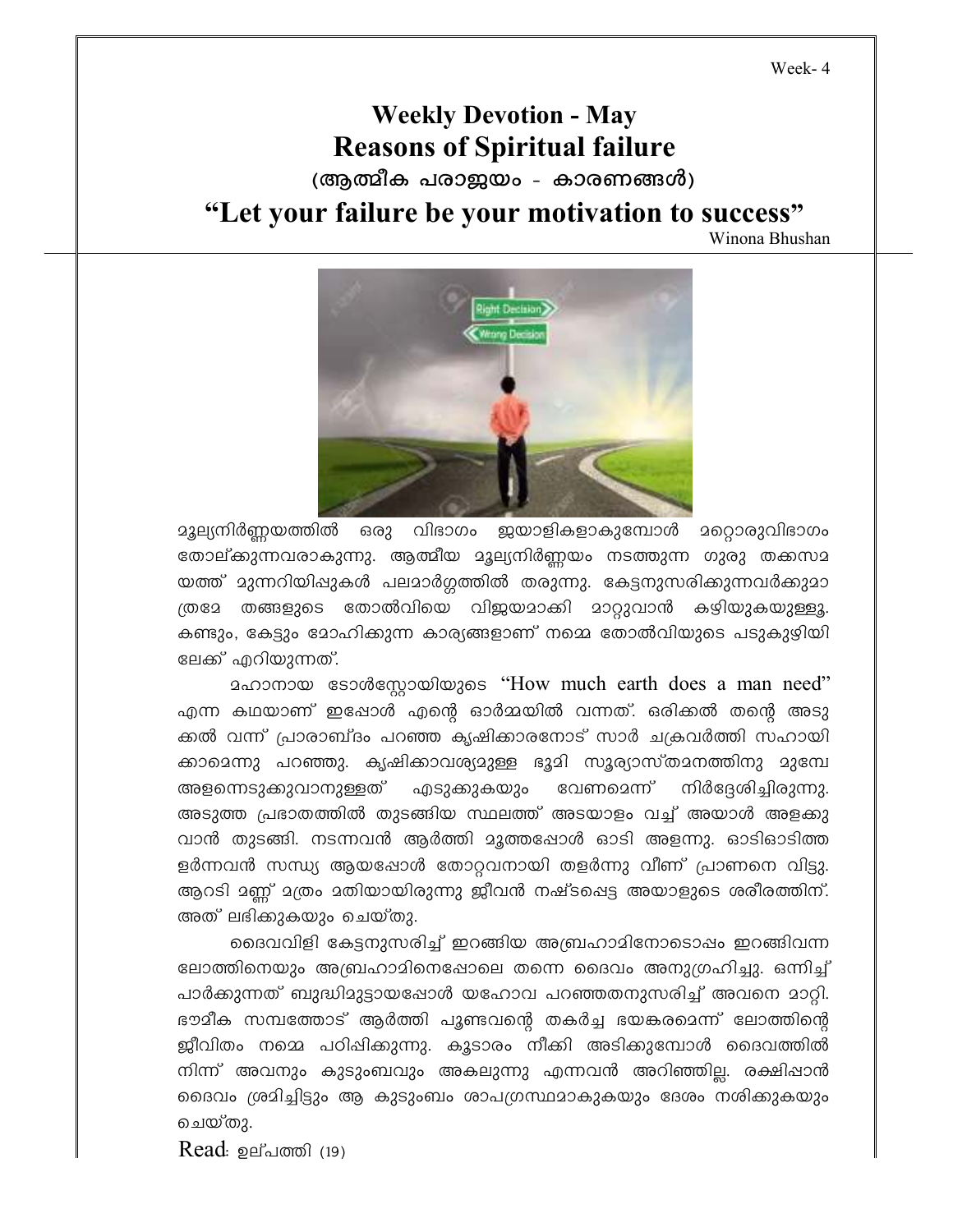'അസൂയ' ആത്മീയ തോൽവിയുടെ മറ്റൊരു ഘടകമാണ്. ദൈവം ഹാബേ ലിന്റെ യാഗത്തിൽ പ്രസാദിച്ചു എന്ന അറിവ് സഹോദരനായ കായീനെ കോപാകുലനാക്കി. തുടർന്ന് തന്റെ സഹോദരന്റെ മരണത്തിനത് കാരണമാ യി. പാപം വാതില്ക്കലുള്ളതിനാൽ സൂക്ഷിക്കുവാനുള്ള മുന്നറിയിഷ് അവഗ ണിച്ച കായീന്റെ വംശം ശാപത്തിനടിമപ്പെടുവാൻ കാരണമായത്.

ദൈവത്തിനും മോശയ്ക്കും വിരോധമായി സംസാരിച്ച ജനത്തിന് സംഭ വിച്ച പരാജയം സംഖ്യ:21:4-6 വരെയുള്ള വാക്യങ്ങളിൽ കാണാം. യഹോവയെ <u> മറന്ന് സംസാരിക്കുന്നവർക്കും പ്രവർത്തിക്കുന്നവർക്കുമുള്ള ശിക്ഷ എന്തെന്ന്</u> സങ്കീർത്തനക്കാരൻ പറയുന്നു. പരിശുദ്ധാത്മാവിന് എതിരായി ഒരു വാക്ക് ഉച്ച രിക്കുന്നവനോട് ക്ഷമിക്കുകയില്ല എന്നും വചനം വ്യക്തമാക്കുന്നു.

നിരാശയിൽ വീണു പോയാൽ അത് നമ്മെ തോൽവിയിലേക്ക് നയിക്കു ന്നു. രാത്രി മുഴുവൻ അധ്വാനിച്ചിട്ടും മീൻ കിട്ടാതെ വല കഴുകിയവന്റെ വാക്കു കൾ തോറ്റവന്റെ നിരാശയുടെ വാക്കുകളായിരുന്നു. (ലൂക്കോ: 5:5)

പക്ഷേ തന്റെ പടകിൽ കയറി കരയിൽ നിന്ന് അല്പം നീക്കാനാവശ്യപ്പെട്ട വ്യക്തി സാധാരണ വ്യക്തിയല്ല എന്ന്, കരയിലിരുന്ന പുരുഷാരത്തോട് പറ യുന്ന ഉപദേശം കേട്ടഷോൾ പത്രോസിനു മനസ്സിലായി . അതുകൊണ്ടാണ് 'നാഥാ' എന്ന് വിളിച്ചതും, നിന്റെ വാക്കിന് വലയിറക്കാം എന്ന് പറഞ്ഞതും . നിരാശ മാറിയാലേ പ്രത്യാശ കടന്നു വരുകയുള്ളൂ. പത്രോസിന്റെ അനുസ രണം അവനെ ജയാളിയാക്കി. പെരുത്ത മീൻകൂട്ടം അടങ്ങിയ വല അവരെ സംഭ്രമം പിടിപ്പിച്ചു. ജയാളിക്ക് അനുസരണം ആവശ്യമാണ്.

പത്രോസിന്റെ ജീവിതത്തിൽ പലഷോഴും തോൽവി സംഭവിച്ചിട്ടുണ്ട്. സ്വാഭിമാനവും ശ്രദ്ധയില്ലായ്മയും മൂലം ഇടറുകയില്ല എന്ന് പറഞ്ഞ വ്യക്തി ഒലിവുമലയിലെ ഗുരുവിന്റെ വേദനാ നിമിഷത്തിൽ പ്രാർത്ഥിഷാനാണ് തന്നെ കൊണ്ടു പോയതെന്ന് മറന്നുപോയി (ലൂക്കോ: 22:39, 40)

ഉറങ്ങുന്നതു കണ്ട പത്രോസിനോട് ശീമോനേ നീ ഉറങ്ങുന്നുവോ ? എന്ന് പരീക്ഷയിലകപ്പെടാതിരിപ്പാൻ ചോദിക്കേണ്ടതായി വന്നു. (മർക്കോ:14:37,38) ഉണർന്നിരുന്ന് പ്രാർത്ഥിക്കണം എന്ന് യേശു പഠിഷിച്ച സത്യം <u>ാറന്ന് ദൂരവേ</u> അനുഗമിച്ചവൻ പരസ്യമായി ഗുരുവിനെ തള്ളിപറയുവാൻ ഇടയാകുന്നു.  $(Read_2$ @}  $(3.14:66-71)$ 

മുന്നറിയിഷ് നൽകിയഷോൾ തനിക്ക് വീഴ്ച വരുകയില്ല എന്ന് അഭിമാനത്തോടെ പറഞ്ഞവനാണ് ഇവിടെ വീണത്.ഗുരു തിരിഞ്ഞു നോക്കിയപ്പോൾ പശ്ചാത്താപം വന്നവൻ തല്ക്കാലത്തേക്ക് യഥാസ്ഥാനപ്പെട്ടു എന്നാൽ വീണ്ടും ഗുരുവിന്റെ അഭാവത്തിൽ (ഉയിർഷിനു ശേഷം) പഴയ തൊഴിലിലേക്കു പോയവനെ തിരികെ കൊണ്ടു വരുവാൻ യേശു പ്രത്യക്ഷനായി. മൂന്നു ചോദ്യങ്ങൾ ചോദിച്ചു. (യോഹ:21:15-17) ഈ ചോദ്യങ്ങൾ അവനെ പൂർണ്ണ ജയാളിയാക്കി.

ദ്രവ്യാഗ്രഹം നമ്മെ തോൽവിയിലേക്ക് നയിക്കുമെന്നുള്ളതിന് തെളിവാണ് യൂദ യുടെ ജീവിതം. ഗുരു നൽകിയ നിർദ്ദേശങ്ങൾ കേൾപ്പാൻ കഴിവുള്ള ചെവി ഉണ്ടായിട്ടും കേൾക്കാതെ വെറും '30'വെള്ളിക്കാശിന് നീതിമാനെ ഒറ്റിക്കൊടു ത്തവനാണ് യൂദ. കുറ്റബോധം വന്നപ്പോൾ ഗുരുവിന്റെ അടുക്കൽ പശ്ചാത്താപ ത്തോടെ എത്താതിരുന്നതിനാൽ ജയാളിയാകുവാനുള്ള അവസരം നഷ്ടമാ ക്കി. കൂടാതെ നിത്യതോൽവിയിലേക്ക് ആത്മഹത്യ ചെയ്തഷോൾ നിപതിക്കു കയും ചെയ്തു. സഭ്യേതരാല്ലാത്ത പ്രവർത്തികളിൽ പങ്കാളികളാകുന്നതും ,